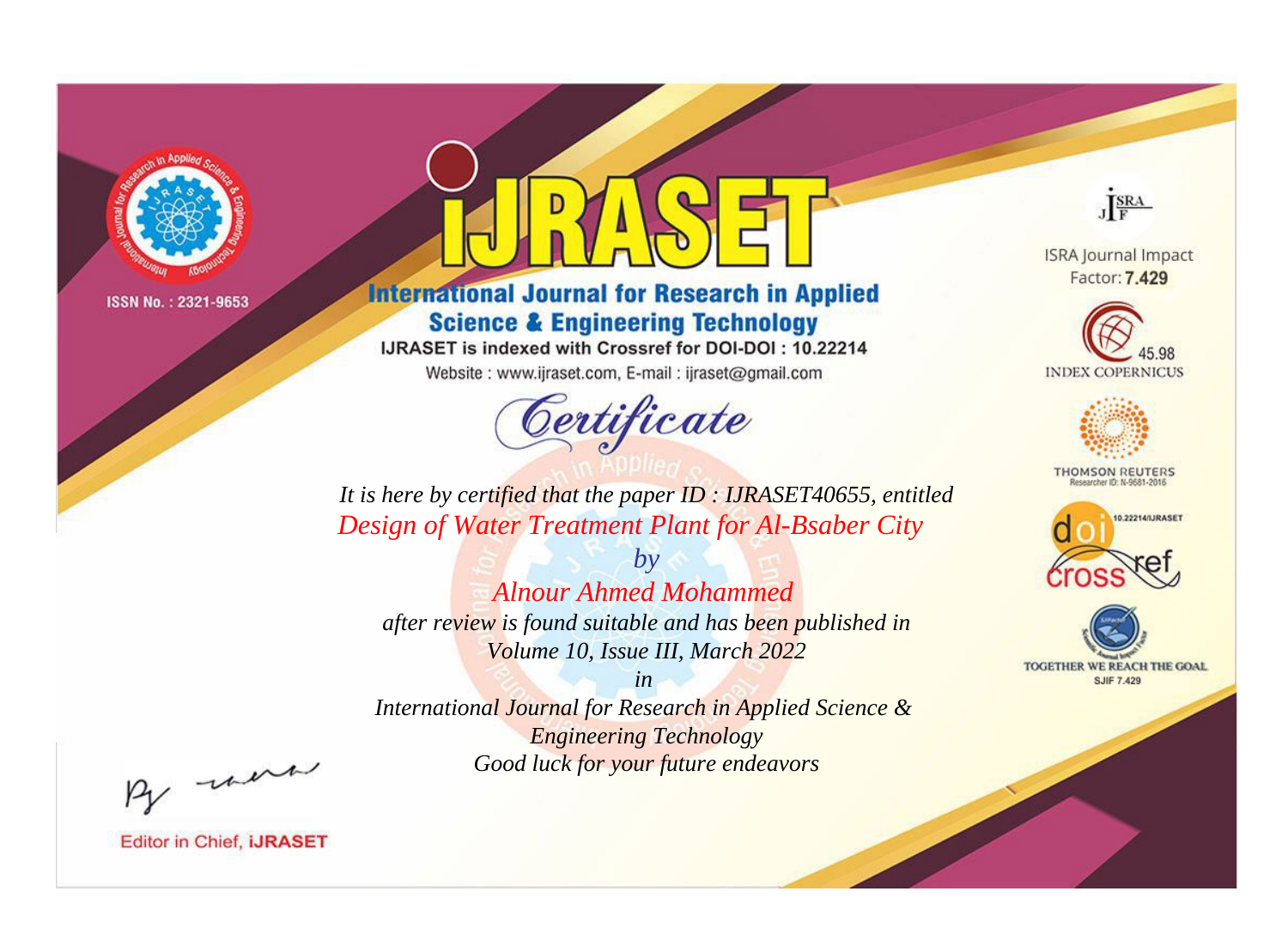

# **International Journal for Research in Applied Science & Engineering Technology**

IJRASET is indexed with Crossref for DOI-DOI: 10.22214

Website: www.ijraset.com, E-mail: ijraset@gmail.com



JERA

**ISRA Journal Impact** Factor: 7.429





**THOMSON REUTERS** 



TOGETHER WE REACH THE GOAL **SJIF 7.429** 

*It is here by certified that the paper ID : IJRASET40655, entitled Design of Water Treatment Plant for Al-Bsaber City*

*by Zaid Ibrahim Abdallah Suliman after review is found suitable and has been published in Volume 10, Issue III, March 2022*

*in* 

*International Journal for Research in Applied Science & Engineering Technology Good luck for your future endeavors*

By morn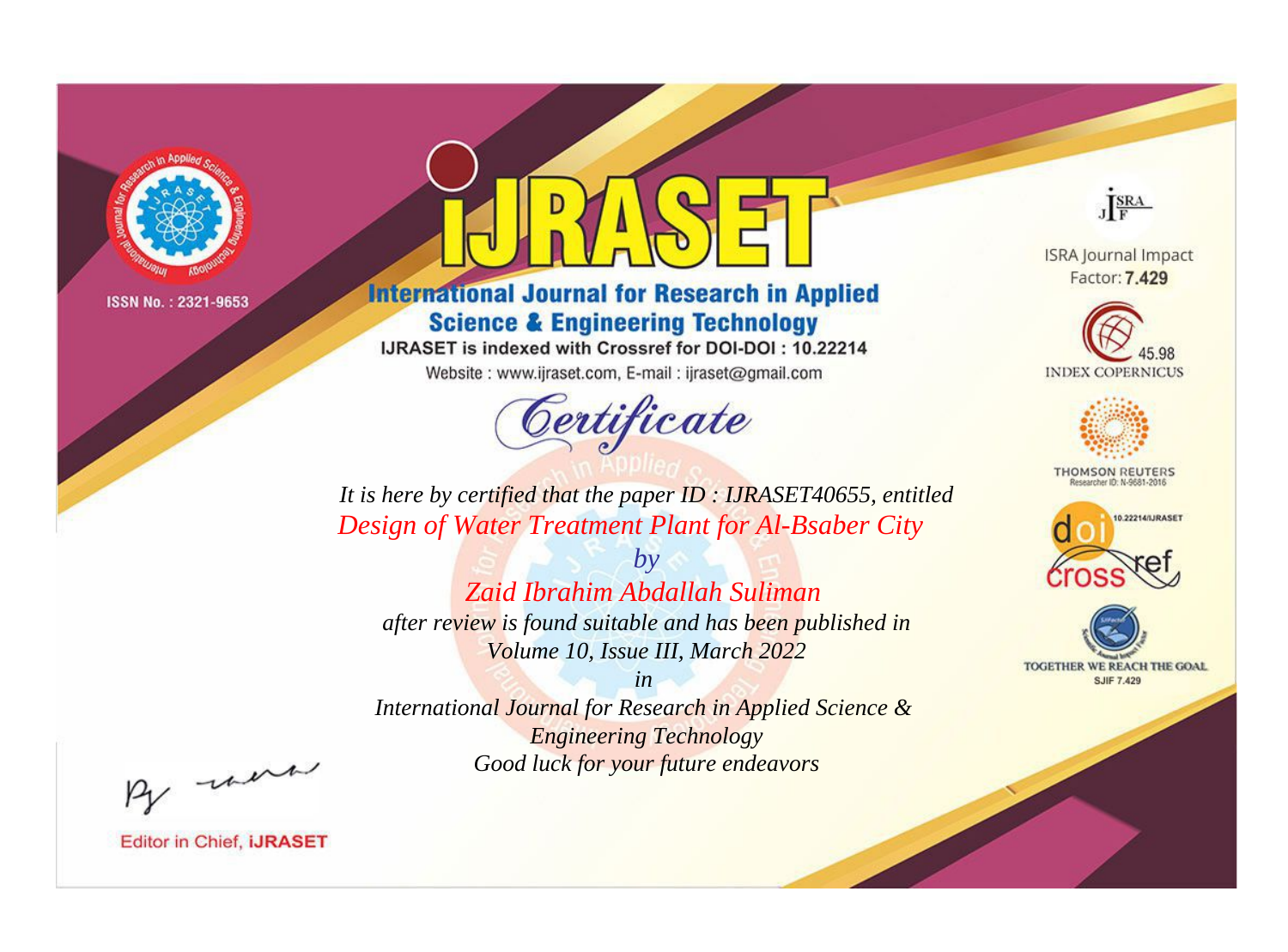

# **International Journal for Research in Applied Science & Engineering Technology**

IJRASET is indexed with Crossref for DOI-DOI: 10.22214

Website: www.ijraset.com, E-mail: ijraset@gmail.com



JERA

**ISRA Journal Impact** Factor: 7.429





**THOMSON REUTERS** 



TOGETHER WE REACH THE GOAL **SJIF 7.429** 

It is here by certified that the paper ID: IJRASET40655, entitled Design of Water Treatment Plant for Al-Bsaber City

Nabela Hamed Elamein after review is found suitable and has been published in Volume 10, Issue III, March 2022

 $b\nu$ 

 $in$ International Journal for Research in Applied Science & **Engineering Technology** Good luck for your future endeavors

By morn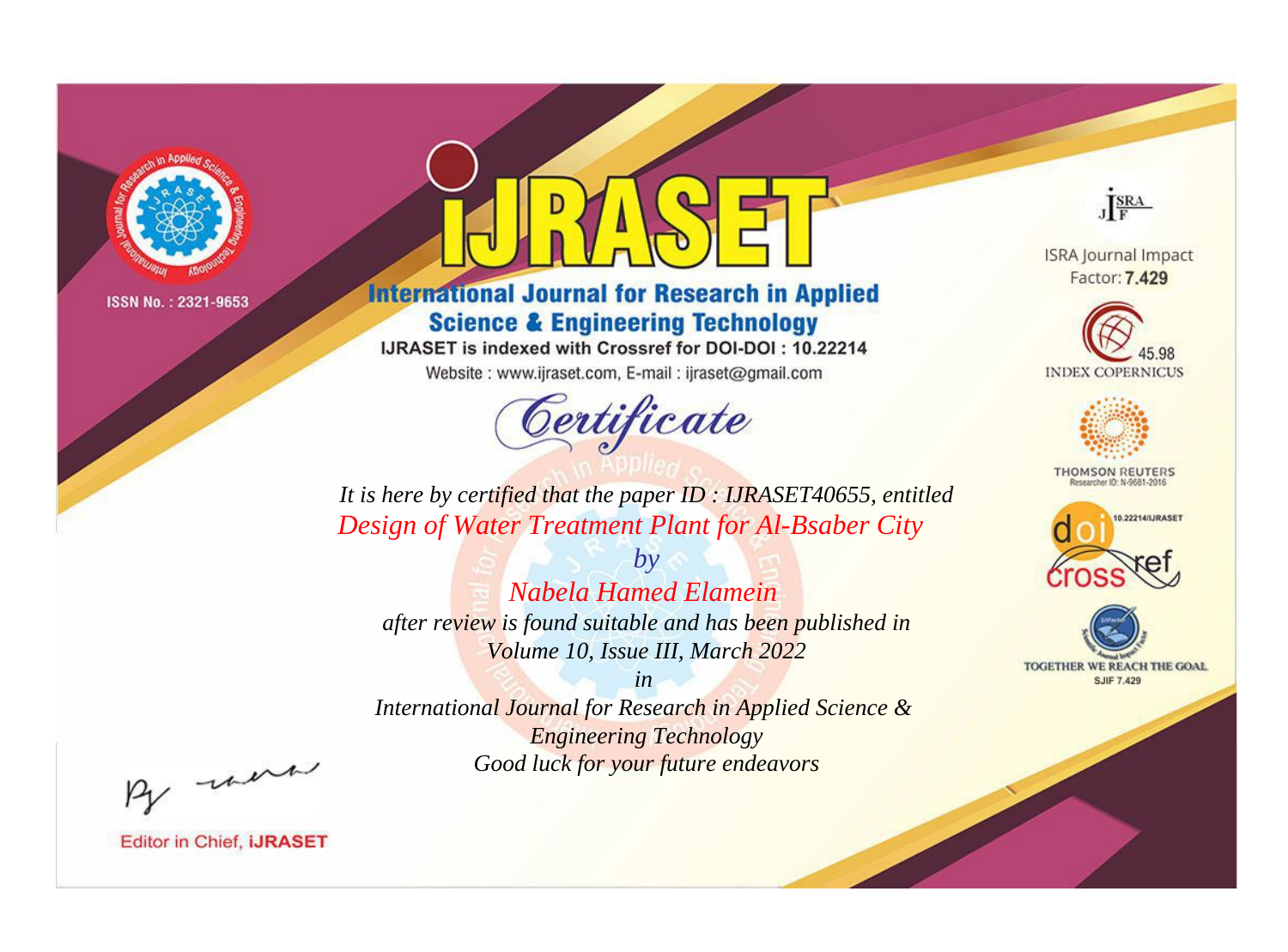

# **International Journal for Research in Applied Science & Engineering Technology**

IJRASET is indexed with Crossref for DOI-DOI: 10.22214

Website: www.ijraset.com, E-mail: ijraset@gmail.com



JERA

**ISRA Journal Impact** Factor: 7.429





**THOMSON REUTERS** 



TOGETHER WE REACH THE GOAL **SJIF 7.429** 

It is here by certified that the paper ID: IJRASET40655, entitled Design of Water Treatment Plant for Al-Bsaber City

 $by$ Wasan Elhadi Eltayeb Mustafa after review is found suitable and has been published in Volume 10, Issue III, March 2022

 $in$ International Journal for Research in Applied Science & **Engineering Technology** Good luck for your future endeavors

By morn